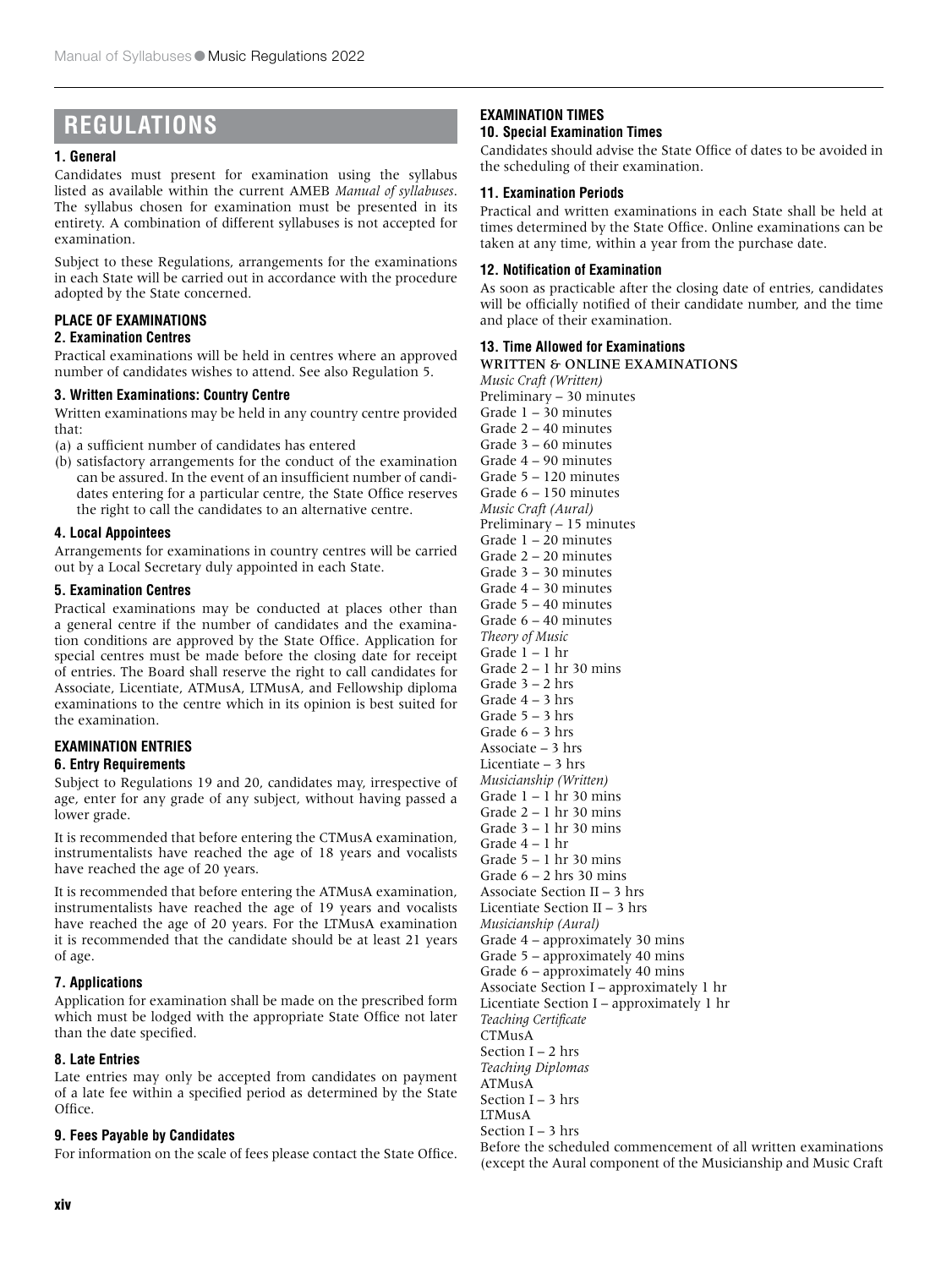examinations), ten minutes reading time is allowed. No writing will be permitted during this time.

At the commencement of Aural Musicianship and Music Craft Aural written examinations, candidates will be given a short listening time in order to become familiar with the sounds used on the examination CD.

At the conclusion of written Music Craft Aural examinations, candidates are permitted to write during checking time.

Two minutes are allowed for Preliminary, Grades 1 and 2, five minutes for Grades 3 and 4 and eight minutes for Grades 5 and 6.

At the conclusion of written Musicianship Aural examinations, candidates have ten minutes' checking time during which writing is permitted.

#### PRACTICAL EXAMINATIONS

*Piano and Accordion*  Preliminary – 12 min Grade 1 – 14 min Grade 2 – 15 min Grade 3 – 20 min Grade 4 – 20 min Grade 5 – 25 min Grade 5 (Piano (Collaborative) only) – 27 min Grade  $6 - 30$  min Grade 6 (Piano (Collaborative) only) – 32 min Grade 7 – 40 min Grade 8 – 50 min Certificate of Performance (Piano only) – 45 min Associate – 50 min Licentiate – 60 min *Organ* Grade 3 – 25 min Grade 4 – 30 min Grade 5 – 35 min Grade 6 – 40 min Grade 7 – 45 min Grade 8 – 55 min Associate – 60 min Licentiate – 75 min *Piano for Leisure, Singing for Leisure, Saxophone for Leisure* Preliminary – 10 min Grade 1 – 12 min Grade 2 – 14 min Grade 3 – 15 min Grade 4 – 16 min Grade 5 – 20 min Grade 6 – 25 min Grade 7 – 30 min Grade 8 – 35 min Certificate of Performance – 40 min *Teaching Certificate* CTMusA Section III(A) – 45 min Section III(B)  $-45$  min *Teaching Diplomas* ATMusA – 1 hr 45 min LTMusA Section II Part (a) – 1 hr Part  $(b)$  – 1 hr 15 min *Strings, Singing, Musical Theatre, Brass and Woodwind Instruments* Preliminary – 12 min Grade 1 – 16 min Grade 2 – 17 min Grade 3 – 22 min Grade 4 – 22 min

Grade 5 – 27 min Grade 6 – 32 min Grade 7 – 40 min Grade 8 – 50 min Certificate of Performance (applicable syllabuses only) – 45 min Associate – 50 min Licentiate – 60 min *Percussion* Preliminary – 15 min Grade  $1 - 20$  min Grade  $2 - 25$  min Grade 3 – 30 min Grade 4 – 35 min Grade 5 – 35 min Grade 6 – 40 min Grade  $7 - 45$  min Grade 8 – 50 min Certificate of Performance – 45 min Associate – 50 min Licentiate – 60 min

#### **SPECIAL SERVICES 14. Use of Dictionaries**

Candidates whose first language is not English may use a dictionary in written examinations, provided that the dictionary is English/Foreign Language. Candidates should at the time of entry advise the State Office of their intention to avail themselves of this regulation, outlining their reason for so doing. The State Office will then provide the candidate with an authorising letter. Candidates will be asked to present the dictionary and the authorising letter to the examination centre supervisor prior to the commencement of writing, for checking.

#### **15. Candidates with Disabilities**

AMEB makes every effort to accommodate candidates with disabilities by providing reasonable adjustments to the means by which examinations are undertaken (but not the examination requirements themselves). Teachers and candidates should contact the State Office for further details.

#### **16. Non English-Speaking Candidates**

On application to the State Office, non English-speaking candidates may seek to have an accredited interpreter present at their practical music examination. Candidates for written examinations are able to have the examination paper translated into their first language. For details please contact the State Office.

#### **EXAMINERS**

#### **17. Examiners for Diploma Examinations**

There shall be two examiners for ATMusA, LTMusA, Associate and Licentiate Practical and Theoretical examinations.

Fellowship examinations will be examined by a panel of three examiners, chaired by an AMEB Federal Examiner. One of the other examiners will be an AMEB examiner who is a specialist in the instrument being examined or the instrument area. The other examiner will be a person who is not currently an AMEB examiner and is a recognised specialist in the instrument being examined or the instrument area. At least one of the three examiners will be a specialist in the instrument being examined.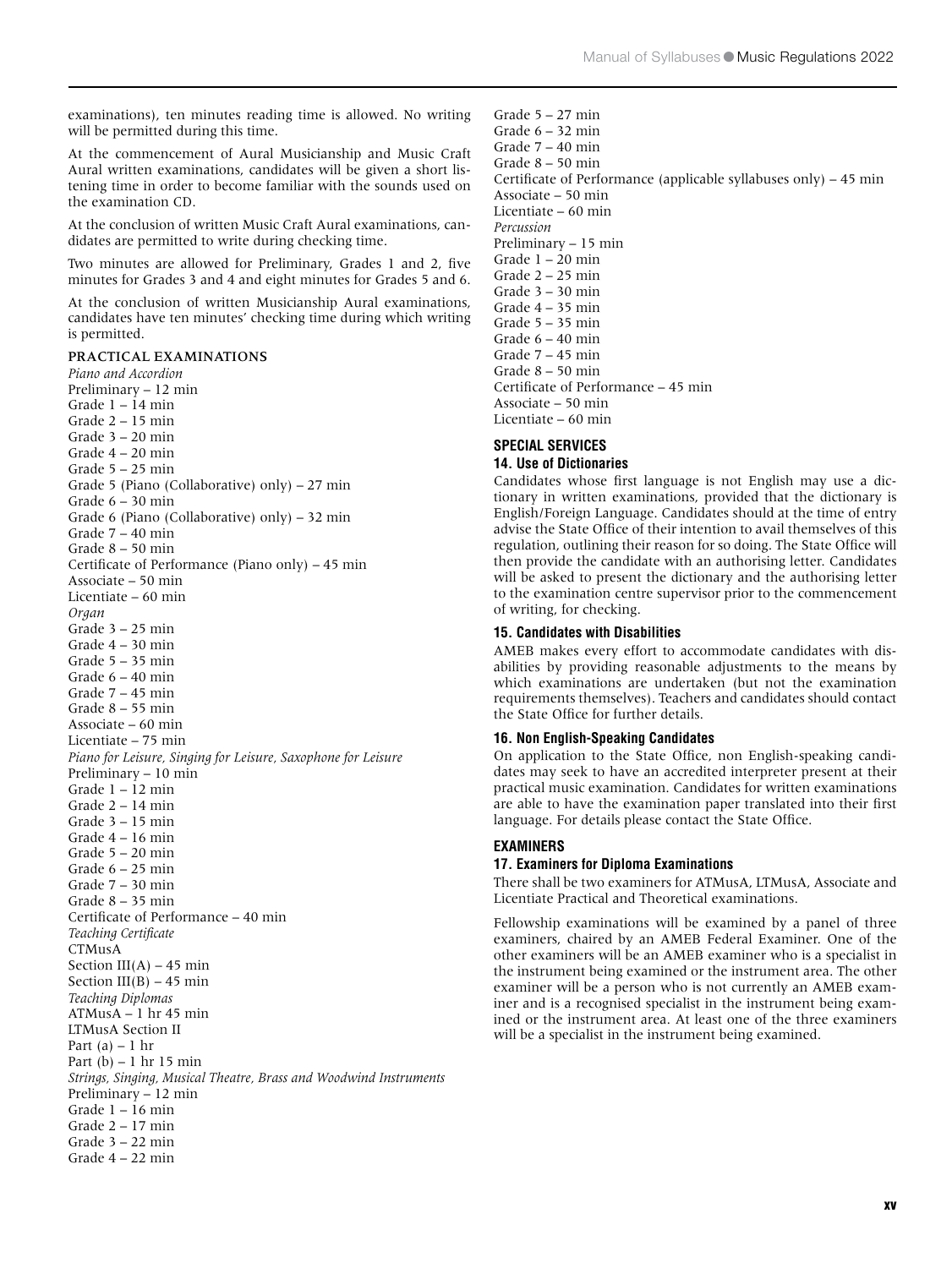### **SUBJECTS AND GRADES OF EXAMINATION 18. Subjects and Grades of Examination Grade Examinations**

Grade examinations are offered in the following subjects:

WRITTEN MUSIC SUBJECTS: Music Craft – Preliminary to Grade 6 Theory of Music – Grades 1 to 6 Musicianship – Grades 1 to 6

# PRACTICAL MUSIC SUBJECTS:

KEYBOARD INSTRUMENTS Piano – Preliminary to Certificate of Performance Piano for Leisure – Preliminary to Certificate of Performance Organ – Grades 3 to 8 Accordion – Preliminary to Grade 8 STRINGED INSTRUMENTS Violin – Preliminary to Certificate of Performance Viola – Preliminary to Grade 8 Cello – Preliminary to Certificate of Performance Double Bass – Preliminary to Certificate of Performance WIND INSTRUMENTS Recorder – Grades 1 to 8 Flute – Preliminary to Certificate of Performance Oboe – Preliminary to Certificate of Performance Clarinet – Preliminary to Certificate of Performance Bassoon – Grade 1 to Certificate of Performance Saxophone – Grade 1 to Certificate of Performance ( $E<sub>b</sub>$  alto or  $B<sub>b</sub>$  tenor) Saxophone for Leisure – Preliminary to Certificate of Performance BRASS INSTRUMENTS Horn – Preliminary to Certificate of Performance Trumpet – Preliminary to Certificate of Performance Trombone – Preliminary to Certificate of Performance Bass Trombone – Grade 5 to Certificate of Performance Tuba – Preliminary to Grade 8 Euphonium – Preliminary to Certificate of Performance Band – Grades 1 to 8 OTHER MUSIC SUBJECTS: Harp – Preliminary to Certificate of Performance Classical Guitar – Preliminary to Certificate of Performance Singing – Preliminary to Certificate of Performance Singing for Leisure – Preliminary to Certificate of Performance Musical Theatre – Preliminary to Certificate of Performance Percussion – Preliminary to Certificate of Performance

# **Teaching Examination CTMusA**

(Certificate Teacher of Music Australia)

**Diploma Examinations** Diploma examinations are offered in the following subjects:

#### DIPLOMA OF ASSOCIATESHIP: AMusA (Associate in Music, Australia)

Associate diplomas will be awarded in:

WRITTEN MUSIC SUBJECTS: Theory of Music Musicianship

PRACTICAL MUSIC SUBJECTS:

KEYBOARD INSTRUMENTS Piano Organ Accordion STRINGED INSTRUMENTS Violin Viola

Double Bass WIND INSTRUMENTS Recorder Flute Oboe Clarinet Bassoon Saxophone BRASS INSTRUMENTS Horn Trumpet Trombone Tuba Euphonium Band OTHER MUSIC SUBJECTS Harp Classical Guitar Singing Musical Theatre Percussion

Cello

#### TEACHING DIPLOMA: ATMusA (Associate Teacher of Music, Australia)

#### DIPLOMA OF LICENTIATESHIP: LMusA (Licentiate in Music, Australia)

Licentiate diplomas will be awarded in:

# WRITTEN SUBJECT:

Theory of Music Musicianship

# PRACTICAL MUSIC SUBJECTS: KEYBOARD INSTRUMENTS

Piano Organ Accordion STRINGED INSTRUMENTS Violin Viola Cello Double Bass WIND INSTRUMENTS Recorder Flute Oboe Clarinet Bassoon Saxophone BRASS INSTRUMENTS Horn Trumpet Trombone Tuba Euphonium Band OTHER MUSIC SUBJECTS Harp Classical Guitar Singing Musical Theatre Percussion

#### TEACHING DIPLOMA: LTMusA (Licentiate Teacher of Music, Australia)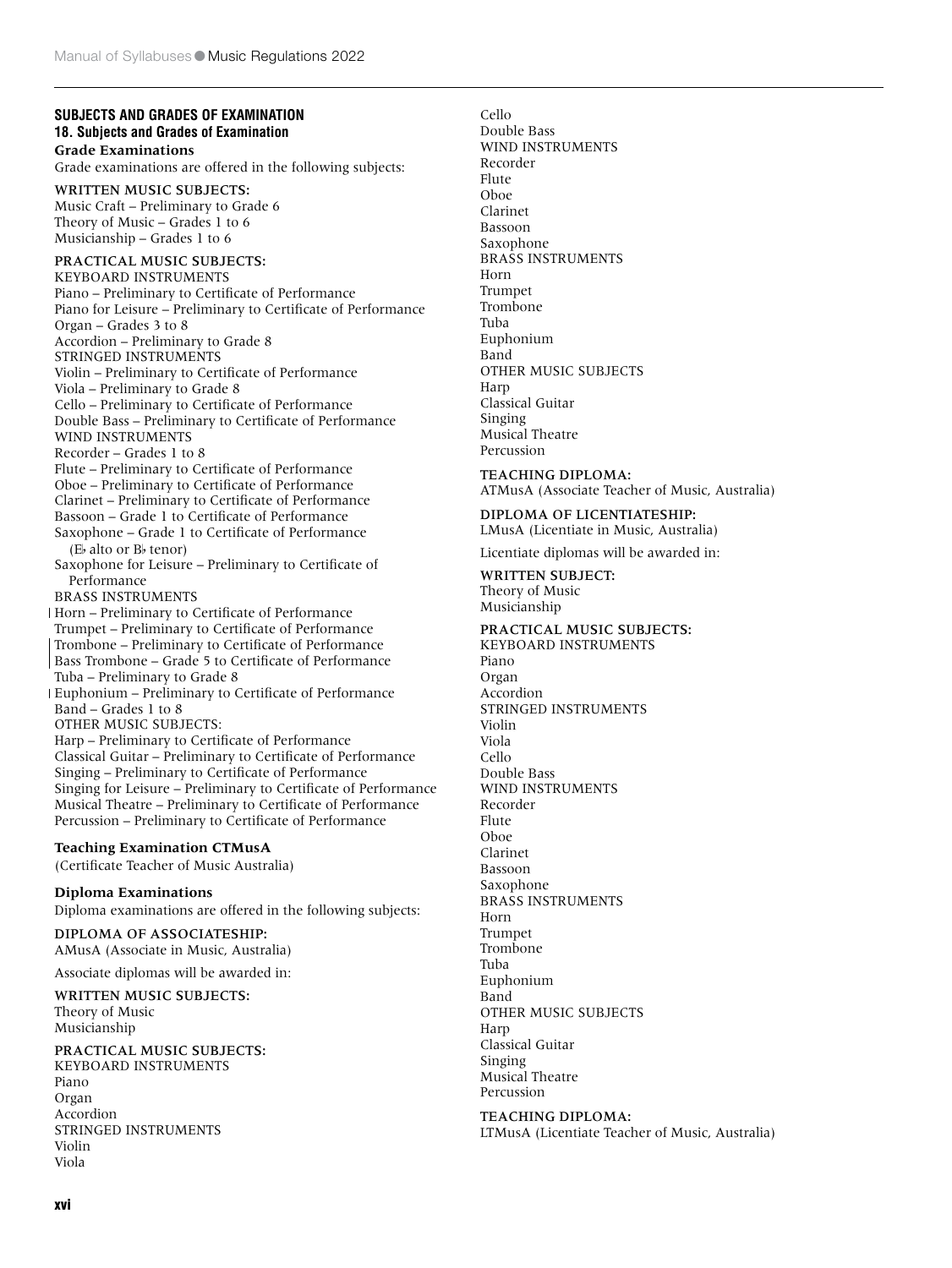# **19. Additional and Prerequisite Requirements**

# **(a) Prerequisite Requirements: LTMusA.**

For this diploma examination as set out in Table A, candidates must pass a prerequisite examination, which is regarded as a qualifying examination, before entering for the principal examination. A pass in any higher grade than the stated prerequisite will be accepted.

It is the responsibility of the candidate to give notification as to the date of passing this prerequisite requirement, and the centre at which such examination was held.

### **(b) Additional requirements: Grades 6, 7 and 8 practical; Certificate of Performance, Associate and Licentiate practical, Associate and Licentiate Theory and Musicianship.**

For these examinations, as set out in Table A, an additional examination is required. In the case of these examinations, the additional requirement need not be completed before the principal examination, but, until both the principal examination and the additional requirement are passed, the examination is incomplete, and no certificate will be awarded.

It is the responsibility of the candidate to give notification as to the date of passing this additional requirement, and the centre at which such examination was held.

#### **(c) Alternative Examinations. Alternative examinations set out below will be regarded as satisfying the prescribed prerequisite or additional requirement.**

A degree or diploma in music from a recognised Australian or overseas tertiary institution will be deemed to have met the prerequisite or additional requirement/s for: Grades 6, 7 and 8 examinations, Certificate of Performance examinations, Associate diploma examinations and Licentiate diploma examinations.

For practical examinations, qualifications earned through the alternate examining authorities as set out in the table will be deemed to have met the necessary additional requirements.

# **(d) Recommended pre-entry levels: Certificate of Performance; Associate practical; ATMusA**

Although no prerequisites are required, it is recommended, as a guide, that before entering for the Certificate of Performance, candidates should have achieved a pass or above in Grade 8 practical in the instrument. It is further recommended, as a guide, that before entering for the Associate, for those syllabuses offering Certificate of Performance, candidates should have achieved a pass or above in Certificate of Performance. For those syllabuses not offering Certificate of Performance, the recommended pre-entry standard for Associate is a credit or above in Grade 8 practical in the instrument. Candidates also need to be aware of the Objectives for Certificate of Performance and/or Level 3 examinations. For guidance on the recommended pre-entry levels for the ATMusA, refer to the syllabus in this Manual.

# **20. Examinations in Sections**

The subjects set out below are divided into sections as shown. Except where otherwise stated, candidates must pass all sections of the examination before a certificate is awarded. A separate fee is payable for each section. A certificate will be issued upon the successful completion of all sections of the examination within periods as prescribed – namely, for a two-section examination, within four years; for a three-section examination, within six years.

#### AMusA, LMusA (Musicianship) Section I Section II

LTMusA, ATMusA, and CTMusA Section I Section II Section III

# **REPORTS AND CERTIFICATES 21. Examination Reports**

A report from the examiner is provided for the information of candidates and teachers. The examiner's report carries the examination result. In all written examinations, the report will show the total marks obtained, and the marks obtained under each section of the examination.

| <b>TABLE A</b>     |                      |                    |       |                                     |  |
|--------------------|----------------------|--------------------|-------|-------------------------------------|--|
| <b>EXAMINATION</b> | <b>PREREQUISITES</b> |                    |       |                                     |  |
| LTMusA             | Pass                 | ATMusA             |       |                                     |  |
|                    |                      | (Also recommended) |       |                                     |  |
|                    |                      | Pass               | AMusA | Practice of Music                   |  |
|                    |                      | Credit             | G6    | Theory, Musicianship or Music Craft |  |

| <b>AMEB EXAMINATION</b>    | AMEB ADDITIONAL REQUIREMENTS*                           | <b>ALTERNATE EXAMINING AUTHORITIES</b> |
|----------------------------|---------------------------------------------------------|----------------------------------------|
| LMusA Theory of Music      | Pass, G6 Practical                                      | $G = Grade$                            |
| AMusA Theory of Music      | Credit, G5 Practical                                    |                                        |
| LMusA Musicianship         | Credit. G6 Practical                                    |                                        |
| AMusA Musicianship         | Credit, G5 Practical                                    |                                        |
| <b>LMusA Practical</b>     | Pass, G6 Theory of Music or Musicianship or Music Craft | Pass, G8 ABRSM or Trinity Theory       |
| <b>AMusA Practical</b>     | Pass, G5 Theory of Music or Musicianship or Music Craft | Pass, G7 ABRSM or Trinity Theory       |
| Certificate of Performance | Pass, G4 Theory of Music or Musicianship or Music Craft | Pass, G6 ABRSM or Trinity Theory       |
| G8 Practical               | Pass, G4 Theory of Music or Musicianship or Music Craft | Pass, G6 ABRSM or Trinity Theory       |
| G7 Practical               | Pass, G3 Theory of Music or Musicianship or Music Craft | Pass. G5 ABRSM or Trinity Theory       |
| G6 Practical               | Pass, G2 Theory of Music or Musicianship or Music Craft | Pass, G4 ABRSM or Trinity Theory       |

\*Additional requirements do not apply to Piano for Leisure, Saxophone for Leisure and Singing for Leisure examinations.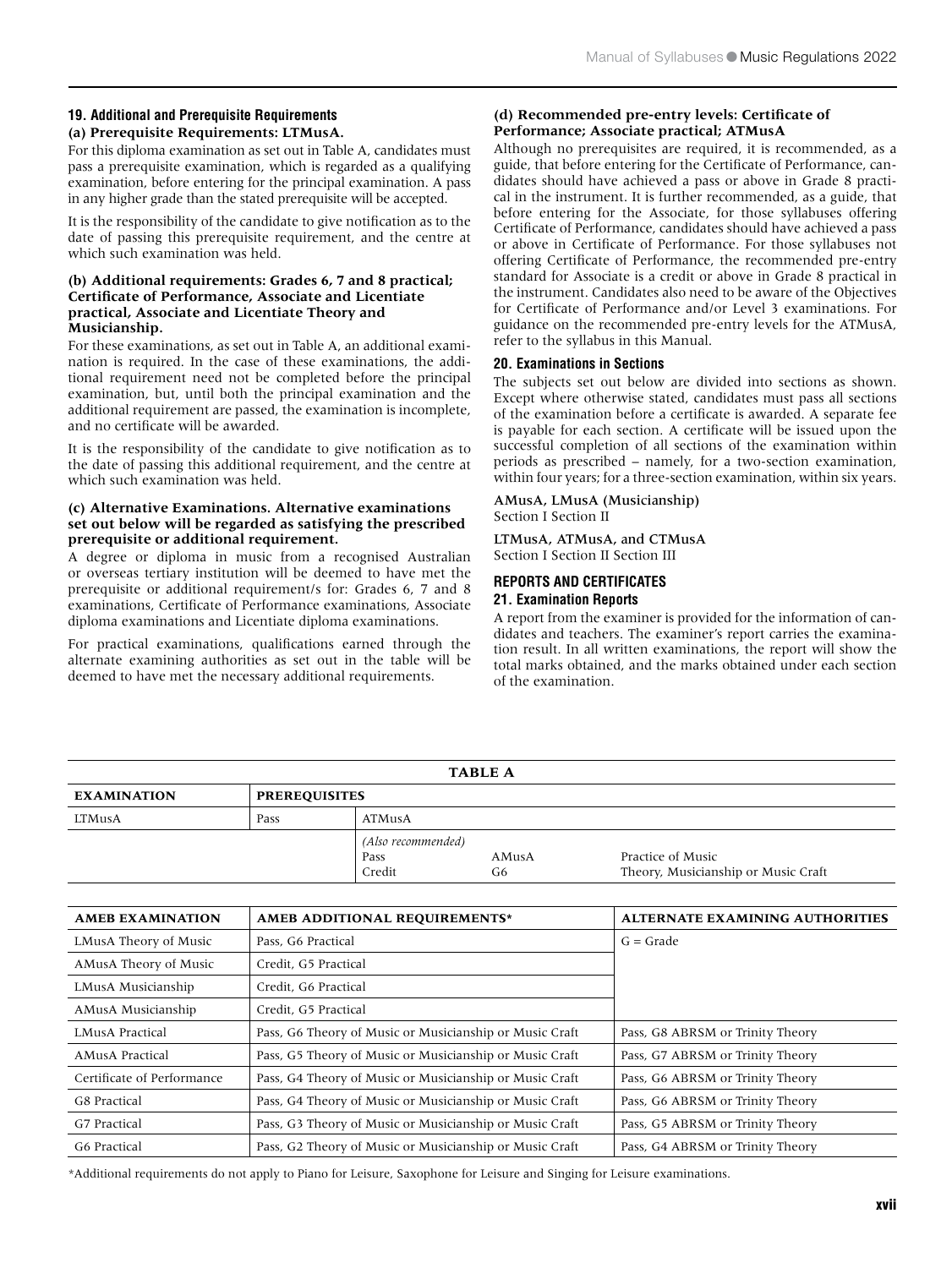# **22. Certificates**

Certificates will be awarded to candidates who fulfil the requirements of the award. Certificates specify the subject and grade or diploma of examination and the result obtained.

# **EXAMINATION PROCEDURES**

#### **23. Inability to Present for Examination**

Candidates who are prevented by illness or other exceptional cause from presenting themselves for examination, should notify the State Office as soon as possible. On payment of a transfer fee, it may be possible to reschedule the examination. Details can be obtained from the State Office.

### **24. Accompanied/Collaborative Pieces**

Examination pieces, other than Extra List pieces, which require Accompaniment or a Collaborative Artist may not be heard or assessed without the necessary Accompaniment or Collaborative Artist. The examiner is not permitted to play the Accompaniment or Collaborative Artist part for the candidate. If there is one such work lacking Accompaniment the result will be reduced by one full grade; e.g. A down to B etc. If there are two or more such pieces then the result will either be reduced by two full grades from A to a C or, if the result would have been other than an A, 'unable to assess' will be stated on the report sheet, and an explanation made in the general remarks. Accompaniment of Extra List pieces is not required, even if the pieces are written with an accompaniment.

If a candidate for a Collaborative Piano examination is not able to present the prescribed collaborative work or works, the presentation will be assessed as though it is a Solo Piano examination and Regulation 25 will apply.

#### **25. Pieces Not Prescribed by the Syllabus**

The candidate is required to present works that are prescribed for examination within the syllabus for which the candidate has entered. Where there is an option for the candidate to present one or more works of Own Choice, the chosen works must comply with the requirements for Own Choice works as prescribed by the syllabus.

#### **25.1 Diploma examinations**

If a candidate presents a work which is not prescribed for the diploma examination within the syllabus for which the candidate has entered, on the examination report, the examiner will note that the presented work cannot be assessed as it is not prescribed for the syllabus and diploma for which the candidate has entered. In diploma examinations, if one or more works presented are not prescribed for the syllabus for which the candidate has entered, the overall result will be noted as 'Unable to assess'.

In diploma examinations if one or more prescribed works are absent the overall result will be noted as 'Unable to assess.'

# **25.2 Level 1 and Level 2 examinations**

#### *(a) List pieces in Grade and Certificate of Performance examinations*

If a candidate presents a List piece which is not prescribed for the grade or certificate of performance examination within the syllabus for which the candidate has entered the overall result will be reduced by a half grading (e.g. B+ down to B). An explanation will be given in the general remarks. If two or more works presented are not prescribed for the grade or certificate within the syllabus for which the candidate has entered, the overall result will be noted as 'Unable to assess'.

#### *(b) Own Choice works in Grade and Certificate of Performance examinations*

If a candidate presents an Own Choice piece which is not of the required standard for the grade or certificate of performance examination within the syllabus for which the candidate has entered the overall result will be reduced by a half grading (e.g. B+ down to B). An explanation will be given in the general remarks. If two or more works presented are not of the required standard for the grade or certificate within the syllabus for which the candidate has entered, the overall result will be noted as 'Unable to assess'.

# *(c) Absence of works in Grade and Certificate of Performance examinations*

The absence of a List piece or Own Choice work in a grade or certificate of performance examination will reduce the overall result by one full grading (e.g. B+ down to C+), with an explanation being given in the general remarks. If two or more works are absent the overall result will be noted as 'Unable to assess'.

#### **26. Performance of Prescribed Pieces**

Examiners may at their discretion hear the whole or any portion of the prescribed pieces presented for examination.

#### **27. Written Examination Procedure**

Candidates should note that no materials other than pens, rulers, pencils and erasers are permitted in written examination rooms.

# **28. Complaints**

Every effort is made to make each examination an enjoyable event. The examiners are professionals in their field and are highly trained to conduct quality assessments and provide informative reports. Each State Office has established procedures for handling complaints. Should you have a concern or complaint about an examination, please contact the State Office.

#### **RESULTS**

**29. Assessment System** WRITTEN EXAMINATIONS Grades High Distinction – 95% Honours – 85%  $Credit - 75%$ Pass –  $65\%$ Diplomas in Musicology, Harmony & Counterpoint and Orchestration & Arrangement Award –  $65\%$ Award with Distinction – 85% Diploma in Musicianship Award –  $65\%$ Award with Distinction – 85% Teaching Awards See below under 'Practical Examinations'. PRACTICAL EXAMINATIONS Levels 1, 2 and 3 Assessment

The syllabus objectives introduce each of the three levels of a syllabus. They specify the required areas of achievement within each syllabus and are the basis upon which candidates and teachers work and upon which candidates can expect to be assessed. The detailed Grading Descriptors report the candidate's achievement against the objectives for the level and the specific syllabus requirements for the grade.

#### Grading Descriptors: Grades – Levels 1 and 2 High Distinction – A+:

In addition to satisfying the requirements for an A grading (below), the candidate demonstrates outstanding achievement in meeting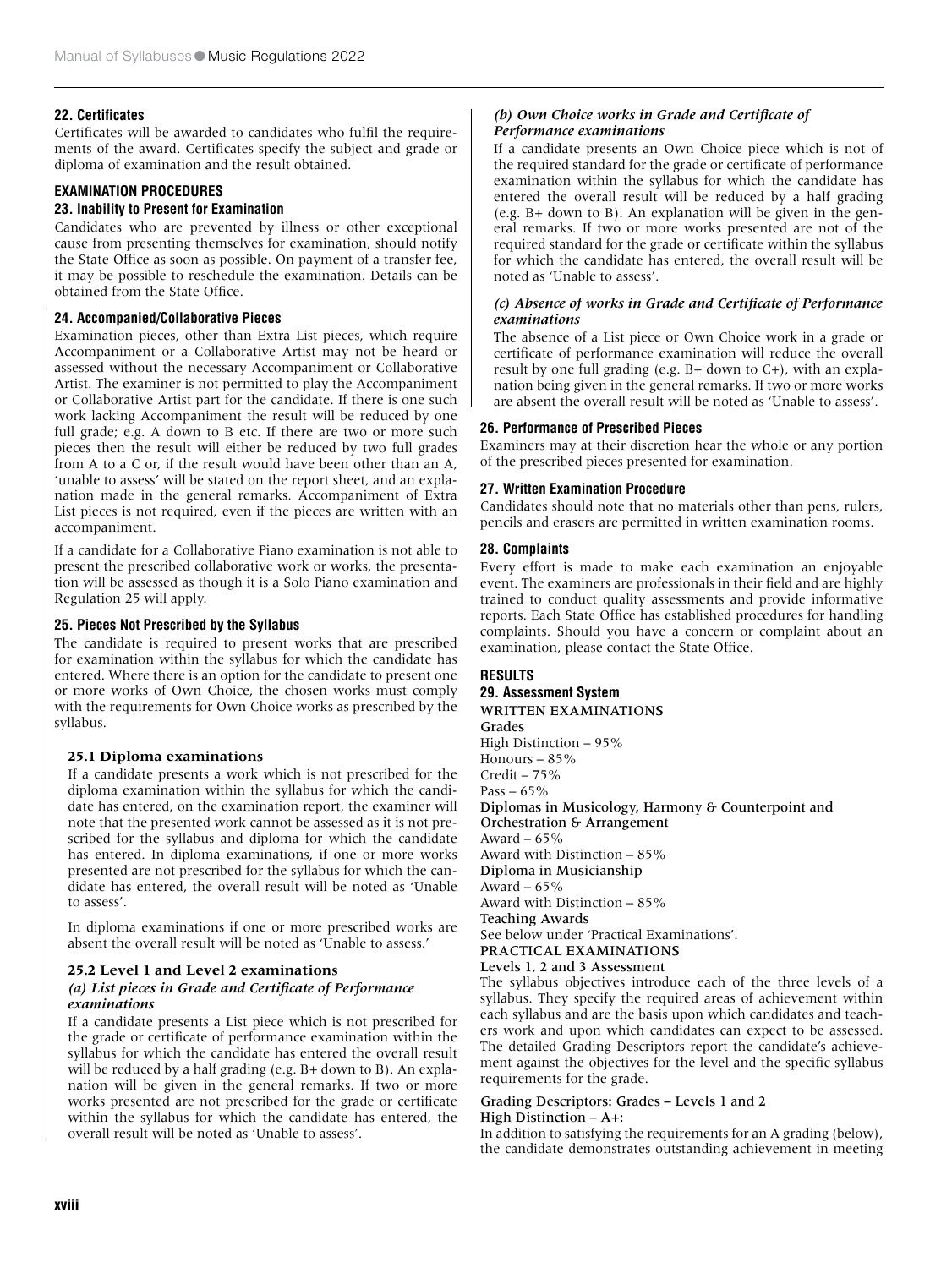the syllabus objectives in all Sections, including performance flair, consistent technical fluency and penetrating stylistic insight.

#### Honours – A:

The candidate demonstrates an overall superior level of achievement in meeting the syllabus objectives in all Sections, in terms of musicianship, security of technique (including intonation, tone, phrasing, articulation, rhythm), and stylistic awareness.

#### Credit – B+ or B:

B+: In addition to satisfying the requirements for a B grading (below), the candidate demonstrates meritorious achievement against most of the syllabus objectives.

B: The candidate demonstrates an overall creditable level of achievement with appropriate development of musicianship, technique and stylistic awareness in accordance with the syllabus objectives. Some unevenness of achievement in meeting the syllabus objectives or between different Sections of the examination, may be apparent.

#### Satisfactory – C+ or C:

C+: In addition to satisfying the requirements for a C grading (below), the candidate demonstrates more than adequate achievement against some of the syllabus objectives in each Section.

C: The candidate demonstrates an overall adequate level of achievement in musicianship, technique and style in accordance with the syllabus objectives. Considerable unevenness of achievement in meeting the syllabus objectives, or between different Sections of the examination, may be apparent.

### Not Satisfactory – D:

The candidate demonstrates an overall inadequate level of musicianship, technique and style and does not satisfy the syllabus objectives. Often this has resulted from inadequate preparation. Presentation is often hesitant, evidencing technical errors and/or an inappropriate sense of style.

# Grading Descriptors: Diplomas – Level 3 (AMusA and LMusA) *Associate Diploma* (AMusA)

#### Award with Distinction

To qualify for an award with distinction, the candidate must fulfil the criteria for a pass award and in addition demonstrate performance flair, consistent technical and musical command and penetrating stylistic insight.

#### Award

To qualify for an award at Associate level, the candidate must fulfil the syllabus objectives to a level that meets the technical and musical demands of the repertoire and produce a satisfying musical performance overall.

#### No Award

The candidate demonstrates an overall inadequate level of musicianship, technique and style, resulting in a performance that does not yet fulfil the requirements for the award.

# *Licentiate Diploma* (LMusA)

Award with Distinction

To qualify for an award with distinction, the candidate must fulfil the criteria for a pass award and in addition demonstrate performance flair, consistent technical and musical command and penetrating stylistic insight.

#### Award

To qualify for an award at Licentiate level, the candidate must fulfil the syllabus objectives, reaching a level of achievement that meets the technical and musical demands of the repertoire and produces a coherent and accomplished musical performance overall.

#### No Award

The candidate demonstrates an overall inadequate level of musicianship, technique and style, resulting in a performance that does not yet fulfil the requirements for the award.

#### Teaching Awards (CTMusA, ATMusA, LTMusA) *Certificate Teacher of Music Australia* (CTMusA) Award with Distinction

To qualify for an award with distinction, the candidate must fulfil the criteria for a pass award (see below) and, in addition, demonstrate outstanding ability in all areas assessed (the written examination, the resource file and both parts of the practical component). An aggregate mark of at least 350 from a possible 400 marks  $(4 \times 100)$  is required, with no section (or, in the case of Section III, part of a section) receiving a mark of less than 80%.

#### Award

To qualify for an award at Certificate level the candidate must fulfil the syllabus objectives for each of the sections assessed (the written examination, the resource file and both parts of the practical component) demonstrating a convincing understanding of the relevant pedagogical issues and the ability to communicate this understanding in both practical application and written form. A minimum mark of 75% is required in each section (Section I, Section II, Section III(A) and Section III(B)).

#### No award

The candidate's work does not fulfil the syllabus objectives and demonstrates an inadequate level of achievement in one or more of the areas assessed. As each Section of the Certificate is undertaken, a report with percentage mark is issued. A mark of less than 75% in one or more of the Sections will result in a 'No award' classification until the Section or Sections are re-assessed and receive the required marks.

#### *Associate Teacher of Music Australia* (ATMusA) Award with Distinction

To qualify for an award with distinction, the candidate must fulfil the criteria for a pass award (see below) and in addition, demonstrate outstanding ability in all areas assessed (the written examination, the folio and both parts of the practical component). An aggregate mark of at least 350 from a possible 400 marks  $(4 \times 100)$ is required, with no section (or, in the case of Section III, part of a Section) receiving a mark of less than 80%.

#### Award

To qualify for an award at Associate level the candidate must fulfil the syllabus objectives for each of the sections assessed (the written examination, the folio and both parts of the practical component) demonstrating a convincing understanding of the relevant pedagogical issues and the ability to communicate this understanding in both practical application and written form. A minimum mark of 75% is required in each section (Section I, Section II, Section  $III(A)$  and Section  $III(B)$ ).

#### No award

The candidate's work does not fulfil the syllabus objectives and demonstrates an inadequate level of achievement in one or more of the areas assessed. As each section of the Diploma is undertaken, a report with percentage mark is issued. A mark of less than 75% in one or more of the sections will result in a 'No award' classification until the section or sections are re-assessed and receive the required marks.

#### *Licentiate Teacher of Music Australia* (LTMusA) Award with Distinction

To qualify for an award with distinction, the candidate must fulfil the criteria for a pass award (see below) and in addition, demonstrate outstanding ability in all areas assessed (the written examination, the folio and both parts of the practical component). At this level, a rare insight into a wide range of teaching issues is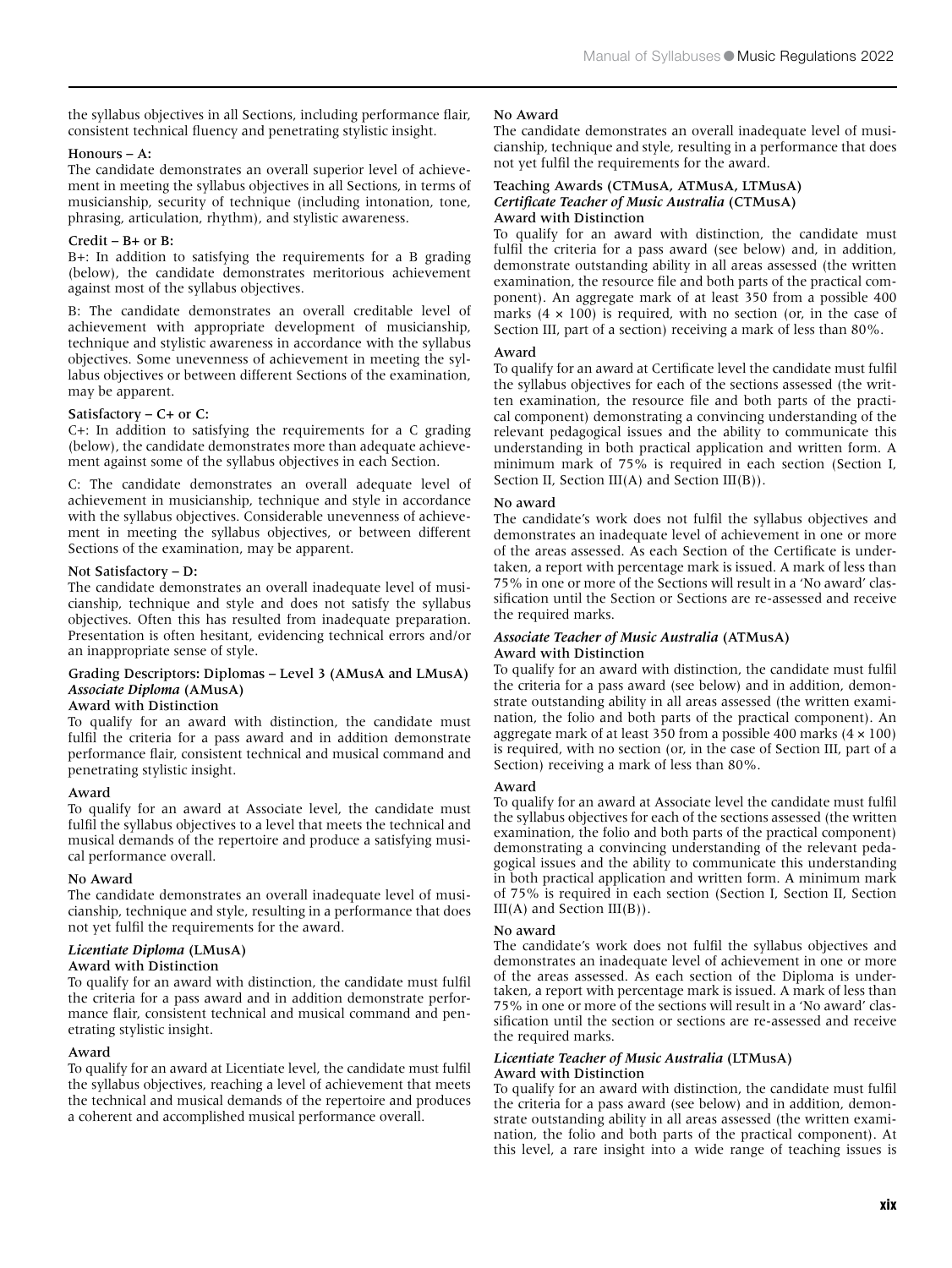expected. An aggregate mark of at least 350 from a possible 400 marks  $(4 \times 100)$  is required, with no section (or, in the case of Section III, part of a section) receiving a mark of less than 80%.

#### Award

To qualify for an award at Licentiate level the candidate must fulfil the syllabus objectives for each of the sections assessed (the written examination, the folio and both parts of the practical component) demonstrating a convincing understanding of the relevant pedagogical issues and the ability to communicate this understanding in both practical application and written form. A minimum mark of 75% is required in each section (Section I, Section II, Section III(A) and Section III(B)).

#### No award

The candidate's work does not fulfil the syllabus objectives and demonstrates an inadequate level of achievement in one or more of the areas assessed. As each section of the Diploma is undertaken, a report with percentage mark is issued. A mark of less than 75% in one or more of the sections will result in a 'No award' classification until the section or sections are re-assessed and receive the required marks.

# *Fellowship in Music Australia* (FMusA) Qualified

Not Qualified

# **GENERAL REGULATIONS**

#### **30. Academic Dress**

Academic dress is available for Associate, Licentiate, ATMusA, LTMusA and Fellows. Details can be obtained from the State Office.

# **FELLOWSHIP IN MUSIC AUSTRALIA**

#### **The Award**

This is the highest and most prestigious award offered by AMEB.

The Fellowship can be undertaken in any instrument available for examination in the current edition of the AMEB *Manual of syllabuses* (Music syllabuses) including Voice.

It is expected that a performance at this level will reveal the following characteristics:

- Excellence in all areas including technical ability, musical maturity, stylistic understanding and professional stage presence.
- An ability to fully engage an audience and to maintain interest over the entire programme.
- A concept of the works as a whole, performed with an understanding of the structure and the musical content of each, together with those elements that give them a particular unity or character.
- The maintenance of unity and continuity in multi-movement works, including appropriate timing between, and linking of, movements.
- Familiarity with the accompanying part in items requiring accompaniment, with a consistent and integrated sense of ensemble between soloist and associate artist.
- Mastery of technical and stylistic elements resulting in an expressive and coherent performance.
- Command of contemporary techniques appropriate to the instrument.
- Understanding of performance conventions relevant to the works being performed, and an ability to differentiate between a range of musical styles.
- A sense of professional presentation, with attention to posture, presentation and normal performance conventions.
- Performance from memory according to syllabus requirements.

To qualify for a Fellowship award, the candidate must display the above characteristics to an outstanding degree.

# **SUBJECT CODE: 9999**

# **Content**

The candidate will be expected to choose a full recital programme, of approximately 80 minutes' music content (60 minutes' music content in the case of Brass, Woodwind and Singing).

The programme should show balance and cohesion. Works will be chosen to demonstrate the candidate's proficiency in a variety of musical styles or in any style preferred by the candidate in the area of specialisation (e.g. *Lieder*, contemporary repertoire etc). It is expected that complete works will be chosen (e.g. a complete sonata rather than particular movements).

The programme should be planned as two halves with a 20 minute interval.

If the candidate wishes to include contemporary works requiring prepared piano in the programme, this must be discussed with AMEB to determine whether it may be accommodated.

Chosen works which require Accompaniment or a Collaborative Artist(s) must be performed with the necessary Accompaniment or Collaborative Artist(s).

# **Memorisation**

For pianists the entire programme must be presented from memory with the exception of contemporary works. For string players the entire programme must be presented from memory except sonatas and contemporary works. For other instrumentalists presentation from memory is encouraged but is not mandatory. For singers, presentation from memory is required except in cantatas and oratorio.

These requirements relate to both the video audition and the examination recital.

# **Entry**

Candidates are advised that the process from entry to examination may take 12 months and it is suggested they contact their State Office for more information about the timeline and enrolment closing dates.

Candidates need to take three steps to enter for FMusA.

# **Step 1 - Programme submission:**

Candidates will be required to submit their proposed programme, together with timings, for approval by AMEB. The programme should be submitted online via SCORE (where applicable) or exams.ameb.edu.au.

The Federal Chief Examiner will consider the programme and the candidate will be advised within three weeks of the approval, or otherwise, of the programme. No programme changes will be accepted after notification of approval has been provided. If the programme is not approved, the candidate may revise and resubmit their programme (if desired) once only up to two weeks after the initial notification is received. If the resubmission is also unsuccessful, candidates may recommence Step 1 after three months.

# **Step 2 - Video audition:**

Following approval of the programme, candidates will be required to submit a video recording of a performance of their entire programme, for approval by AMEB. This is a key stage in the entry process and will determine whether the candidate is offered the opportunity to enrol for the FMusA examination. A fee will be charged.

The video audition should be treated as a formal recital performance, conducted in a high quality environment, with live audi